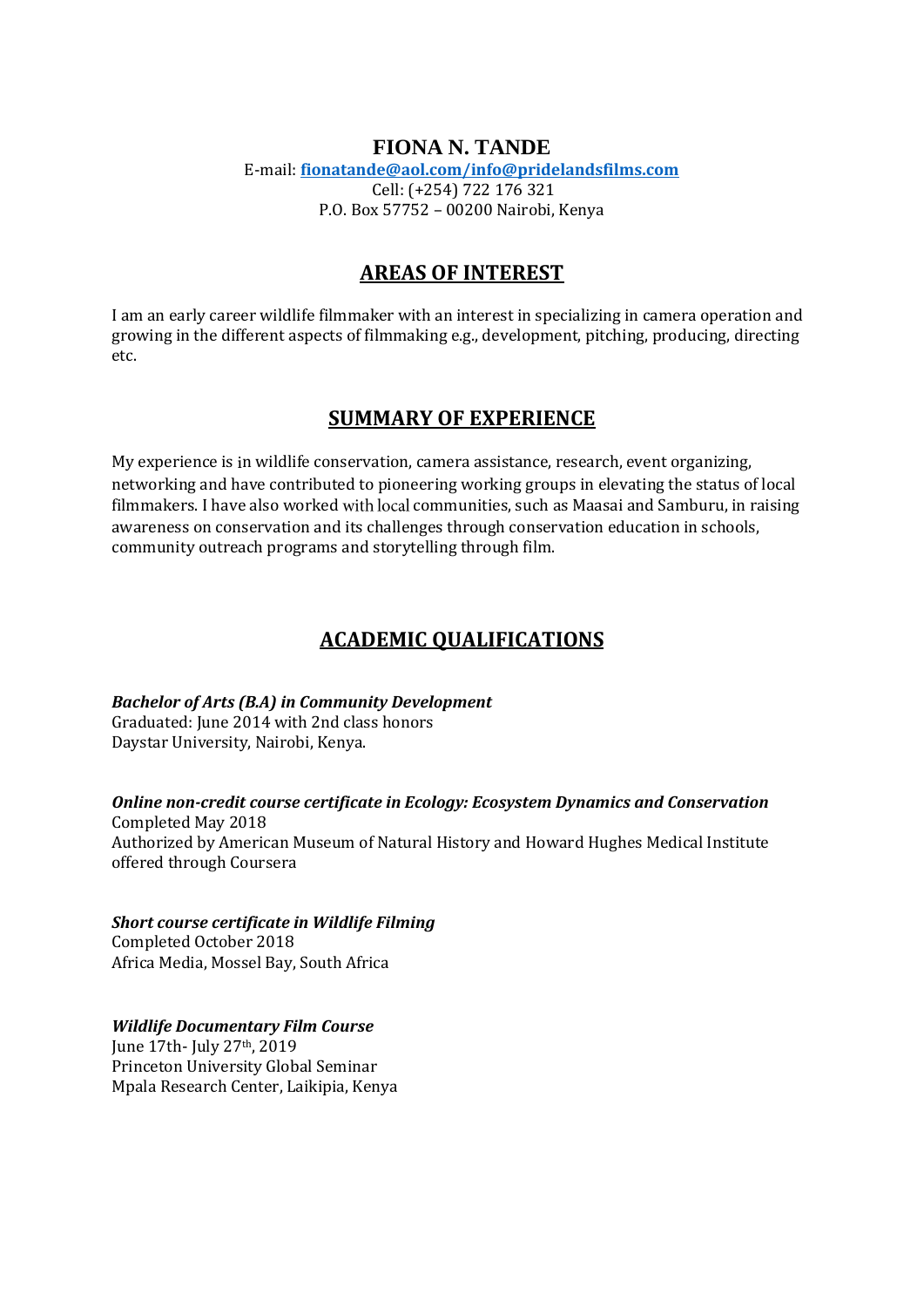# **PROFESSIONAL EXPERIENCE**

## **Kenya Wildlife Trust's-Mara Cheetah Project (***now* **Mara Predator Conservation Program)**

Worked (June –December 2015)

Reported to: [**Fmr.**] Project Director, Dr. Femke Broekhuis

Key Responsibilities:

- Using Photoshop in editing of pictures to be used for a cheetah identification software app.
- Data entry of information gathered on human wildlife conflict
- Contributed to the communities' capacity building by entering and analysing data results from questionnaires issued by the project which assessed their attitudes and behaviour towards their surrounding wildlife and further informed and strengthened the conservation efforts on the ground to include the communities in their conservation efforts.

## **Action for Cheetahs in Kenya**

Worked (July 2016 - September 2017)

Reported to: Director, Mary Wykstra

Key Responsibilities:

- Develop program plans and supportive materials to promote the role of the cheetah and other predators in the ecosystem
- Supervise and conduct the outreach programs
- Collaborate with PI and partners in promoting ACK research
- Coordinate community natural resource planning meetings
- Work with PI and senior staff to produce bi-annual newsletters
- Conduct community meetings and school programs
- Interact with area education, youth and gender officers to generate program development and support.

• Interact with local KWS community and conservancy officers to assure our programs compliment area wildlife activities

# **Lion Guardians**

Volunteer (Oct 2017 – April 2018)

Report to LINC Coordinator, Nadia de Souza

Role:

• Using Lightroom software in editing lion pictures from various lion projects for their LINC (Lion Identification Network of Collaborators) data base.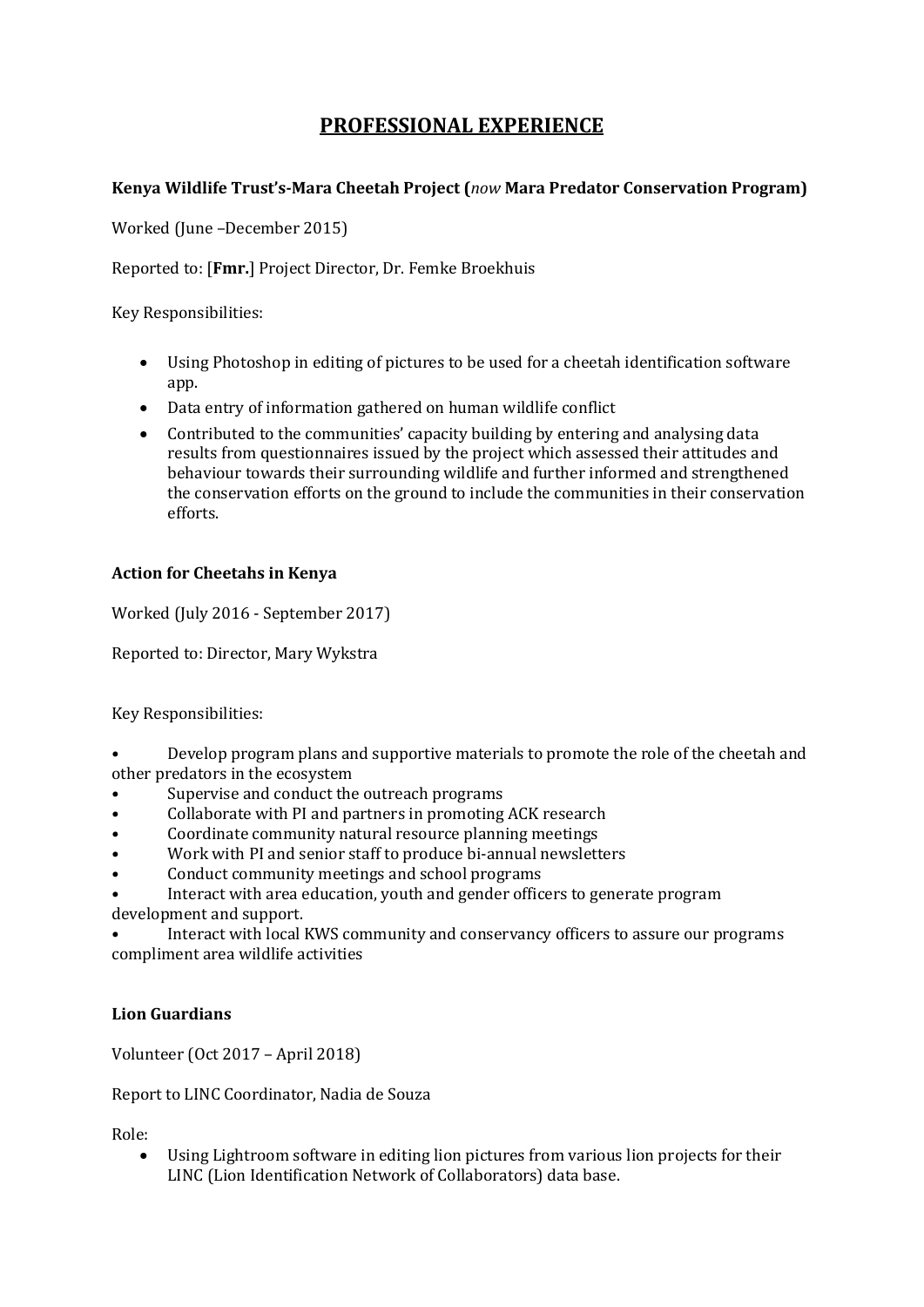#### **Local Ocean Conservation**

Worked (June 2018 – December 2018)

Report to: Director, Nicky Parazzi

## **Role**

• Evaluation of their community outreach programs with fishermen leading to an overhaul of their community engagement and participation efforts.

## **Freelance wildlife filmmaking**

Worked (Jan 2019 – Present)

Founder, Pridelands Films

**Roles**: Camera assistance, DIT, research, event organizing/coordinating, consultant

# **OVERALL ACHIEVEMENTS**

- Founded and co-organized the inaugural Kenya Wild Film Summit in Kenya in partnership with Jackson Wild, Angama Mara and Faimus Films.
- Recipient of Nature, Environment & Wildlife Filmmakers' Congress (N.E.W.F)'s Advanced Underwater Filmmaking Lab fellowship (2020)
- Recipient of the Jackson Wild Summit emerging filmmakers' scholarship (2019)
- Participated in the Princeton Global Seminar film and documentary program run in Kenya during the 2019 summer course
- Did a short course in wildlife filming with Africa Media, South Africa where I learned pre-production, production and post-production processes in wildlife filmmaking
- Volunteered with Lion Elephant Deterrent systems (LEDs) and participated in setting up the first phase of lion deterrent lights for '*bomas*' in Kajiado, Kenya (2012); an area primarily occupied by the Maasai community and prone to human-lion conflict
- Contributed to the development of cheetah identification software by organizing, cropping and editing of cheetah pictures using photo shop which is being used in the identification of cheetahs in the Maasai Mara Game Reserve.
- Developed programs and materials for conservation education and community outreach in Action for Cheetahs in Kenya (ACK)'s education department which are being used in Meibae, Samburu County-Kenya, to raise awareness on the importance of predators in the ecosystem.
- Contributed to the edition of ACK's cheetah curriculum workbook.